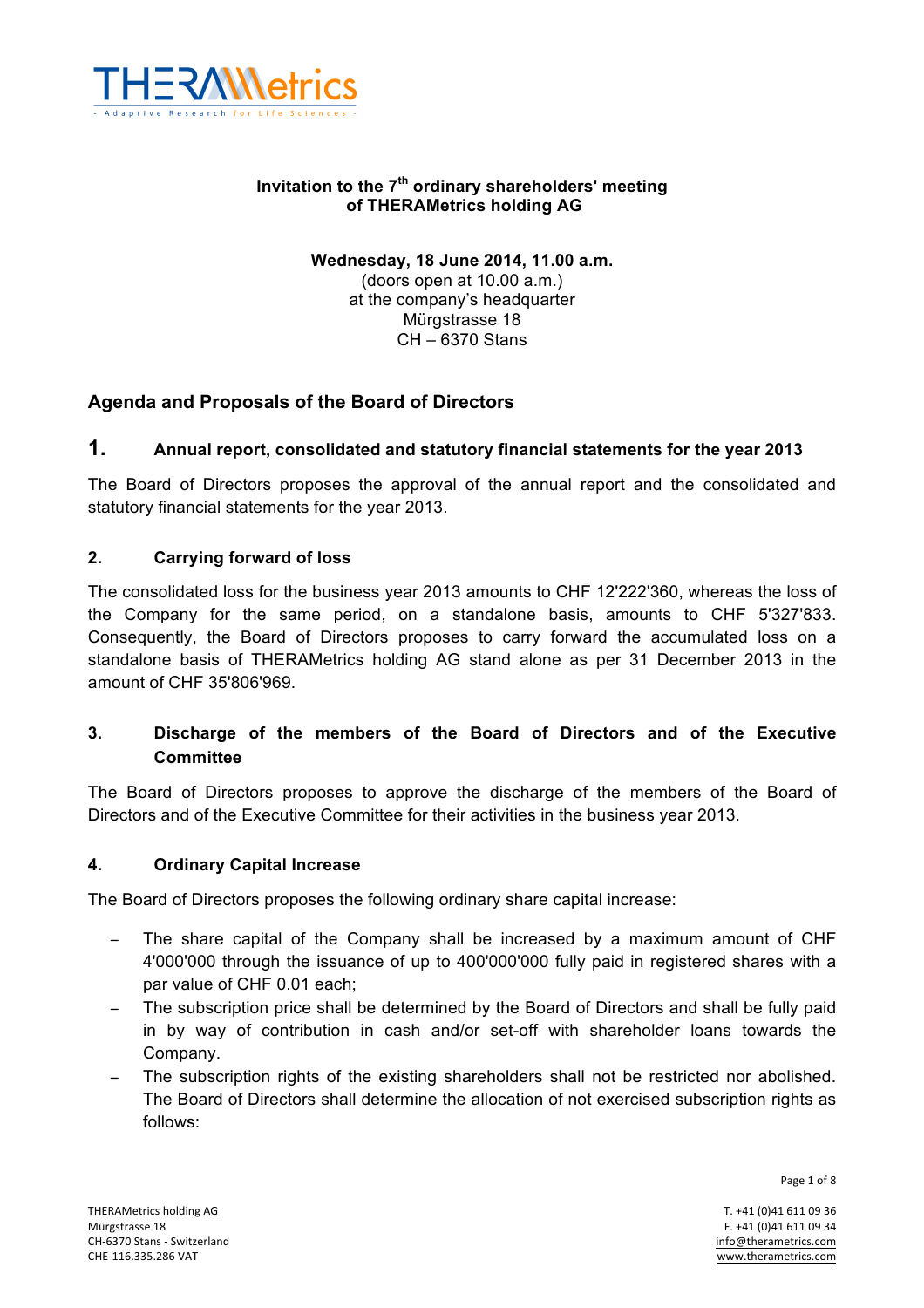

- − First, not exercised subscription rights will be allocated to Fin PosIllipo S.p.A. who may subscribe for additional shares by way of contribution in cash;
- − subscription rights which have not been exercised in course of the above mentioned allocation to the shareholder Fin Posillipo S.p.A. will be allocated to the shareholders Fin Posillipo S.p.A. and/or Pierrel S.p.A. which may subscribe for additional shares by way of set-off with loans towards the Company.
- − The new shares shall be entitled to dividends for the business year 2014;
- − The new shares shall be subject to the registration requirements as set out in article 5 of the Company's articles of association;
- The share capital increase shall be implemented within three months.

## **5. Cancellation of the existing and Creation of a new Authorized Share Capital**

The Company's existing authorized share capital of up to CHF 1'200'000 under article 3c of the current articles of association expires on the 19 June 2015. To ensure the Company's best possible access to the capital market for meeting its capital requirements, an extended authorized capital in time and amount shall allow the Company to respond quickly to strategic business opportunities.

Accordingly, the Board of Directors proposes the creation of a new authorized share capital and the simultaneous cancellation of the existing authorized share capital as per the current articles of association.

Therefore, the Board of Directors proposes

- (i) the cancellation of the existing authorized share capital and the respective deletion of the existing article 3c of the articles of association;
- (ii) the simultaneous creation of a new authorized share capital to a maximum amount of CHF 1'980'000 by issuing up to 198'000'000 registered shares to be fully paid up with a par value of CHF 0.01 each and to entitle the Board of Directors to execute the capital increase until 18 June 2016; and
- (iii) the respective implementation of a new article 3c in the articles of association which constitutes the authorization of the Board of Directors to execute the capital increase as follows: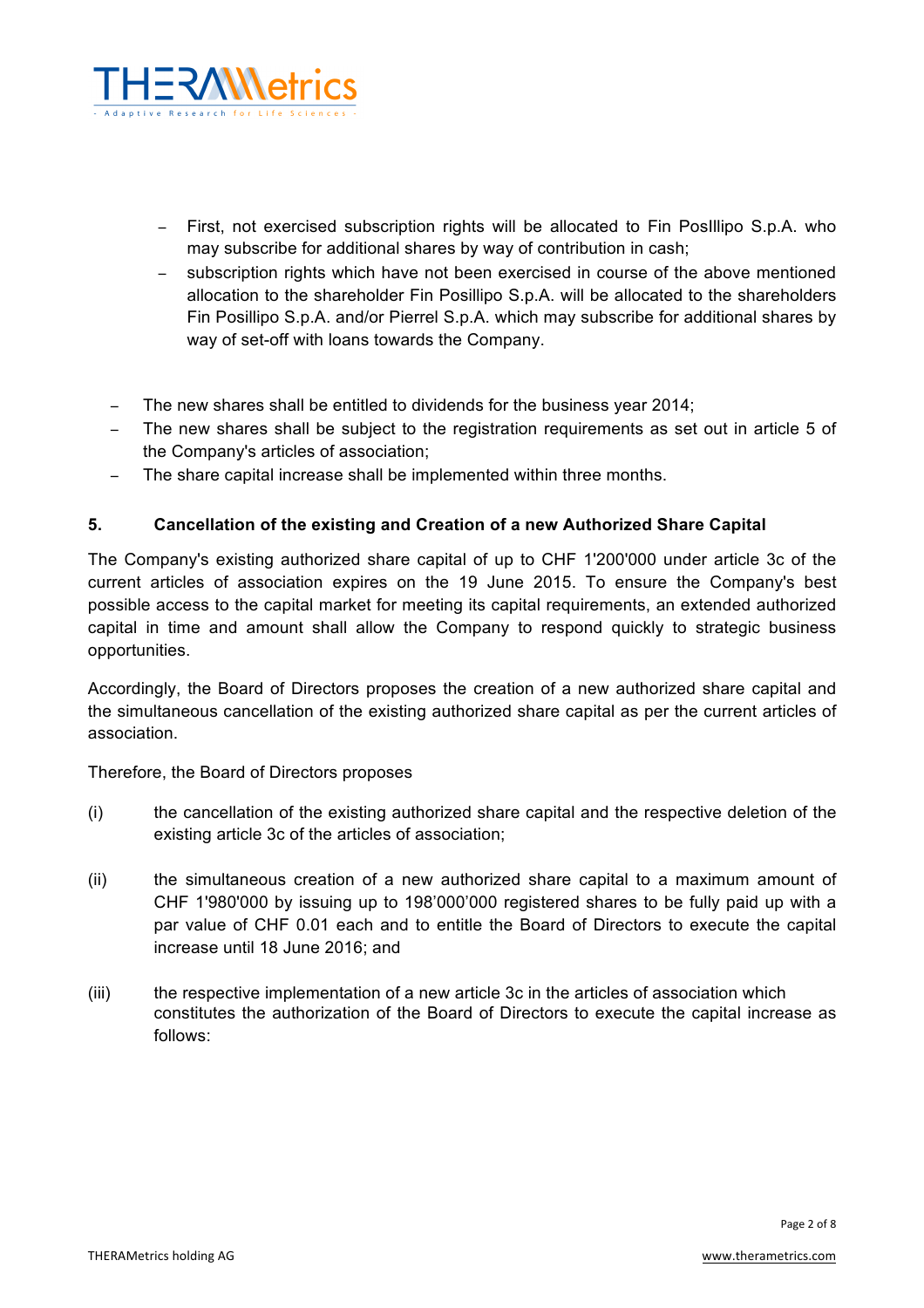

| Existing article 3c to be deleted                                                                                                                                                                                                                                                                                                                                                                                                                                                                                                                                                                                                                                                                                                                                                                                                                                                                                                                    | Future article 3c                                                                                                                                                                                                                                                                                                                                                                                                                                                                                                                                                                                                                                                                                                                                                                                                                                                                                                                                       |
|------------------------------------------------------------------------------------------------------------------------------------------------------------------------------------------------------------------------------------------------------------------------------------------------------------------------------------------------------------------------------------------------------------------------------------------------------------------------------------------------------------------------------------------------------------------------------------------------------------------------------------------------------------------------------------------------------------------------------------------------------------------------------------------------------------------------------------------------------------------------------------------------------------------------------------------------------|---------------------------------------------------------------------------------------------------------------------------------------------------------------------------------------------------------------------------------------------------------------------------------------------------------------------------------------------------------------------------------------------------------------------------------------------------------------------------------------------------------------------------------------------------------------------------------------------------------------------------------------------------------------------------------------------------------------------------------------------------------------------------------------------------------------------------------------------------------------------------------------------------------------------------------------------------------|
| Authorized share capital                                                                                                                                                                                                                                                                                                                                                                                                                                                                                                                                                                                                                                                                                                                                                                                                                                                                                                                             | Authorized share capital                                                                                                                                                                                                                                                                                                                                                                                                                                                                                                                                                                                                                                                                                                                                                                                                                                                                                                                                |
| 1 The Board of Directors is authorized, at<br>any time until 19 June 2015, to increase the<br>share capital by a maximum amount of<br>CHF<br>1'200'000<br>by<br>issuing<br>up<br>to<br>120'000'000 registered shares to be fully<br>paid up with a par value of CHF 0.01 each.<br>An increase in partial amounts is permitted.<br>Furthermore, within the limits of Article 659<br>and ss. of the Swiss Code of Obligations,<br>an increase by original subscription of<br>shares by the Company for the purpose of<br>subsequent offers to shareholders or third<br>parties or distribution among them is<br>permitted. The new registered shares, after<br>their acquisition, will<br>be<br>subject<br>to<br>restrictions on entry into the share register<br>as set out in Article 5 of the articles of<br>association. The Board of Directors will<br>determine the appropriate issue price, the<br>date of dividend entitlement and the type of | 1 The Board of Directors is authorized, at<br>any time until 18 June 2016, to increase the<br>share capital by a maximum amount of CHF<br>1'980'000 by issuing up to 198'000'000<br>registered shares to be fully paid up with a<br>par value of CHF 0.01 each. An increase in<br>partial amounts is permitted. Furthermore,<br>within the limits of Article 659 and ss. of the<br>Swiss Code of Obligations, an increase by<br>original subscription of shares by the<br>Company for the purpose of subsequent<br>offers to shareholders or third parties or<br>distribution among them is permitted. The<br>registered<br>shares,<br>new<br>after<br>their<br>acquisition, will be subject to restrictions on<br>entry into the share register as set out in<br>Article 5 of the articles of association. The<br>Board of Directors will determine<br>the<br>appropriate issue price, the date of dividend<br>entitlement and the type of investment. |
| investment.<br>The Board of Directors may issue new<br>shares by means of underwriting or in any<br>other manner by one or more banks and<br>subsequent offer to shareholders or third<br>parties. The Board may forfeit unexercised<br>subscription rights, or it can distribute these<br>and shares for which subscription rights<br>have been granted but not exercised under<br>market conditions or otherwise use them for<br>the benefit of the company.                                                                                                                                                                                                                                                                                                                                                                                                                                                                                       | The Board of Directors may issue new<br>shares by means of underwriting or in any<br>other manner by one or more banks and<br>subsequent offer to shareholders or third<br>parties. The Board may forfeit unexercised<br>subscription rights, or it can distribute these<br>and shares for which subscription rights<br>have been granted but not exercised under<br>market conditions or otherwise use them for<br>the benefit of the company.                                                                                                                                                                                                                                                                                                                                                                                                                                                                                                         |
| 2 The Board of Directors is entitled to<br>restrict or cancel the subscription rights of<br>shareholders and third parties, or the<br>Company, in the event of the use of shares:<br>(1) for the acquisition of businesses or<br>company divisions or holdings or for new<br>investment projects or in the event of share<br>placement for the financing or refinancing of                                                                                                                                                                                                                                                                                                                                                                                                                                                                                                                                                                           | 2 The Board of Directors is entitled to<br>restrict or cancel the subscription rights of<br>shareholders and third parties, or the<br>Company, in the event of the use of shares:<br>(1) for the acquisition of businesses or<br>company divisions or holdings or for new<br>investment projects or in the event of share<br>placement for the financing or refinancing of<br>such transactions, (2) for the purpose of                                                                                                                                                                                                                                                                                                                                                                                                                                                                                                                                 |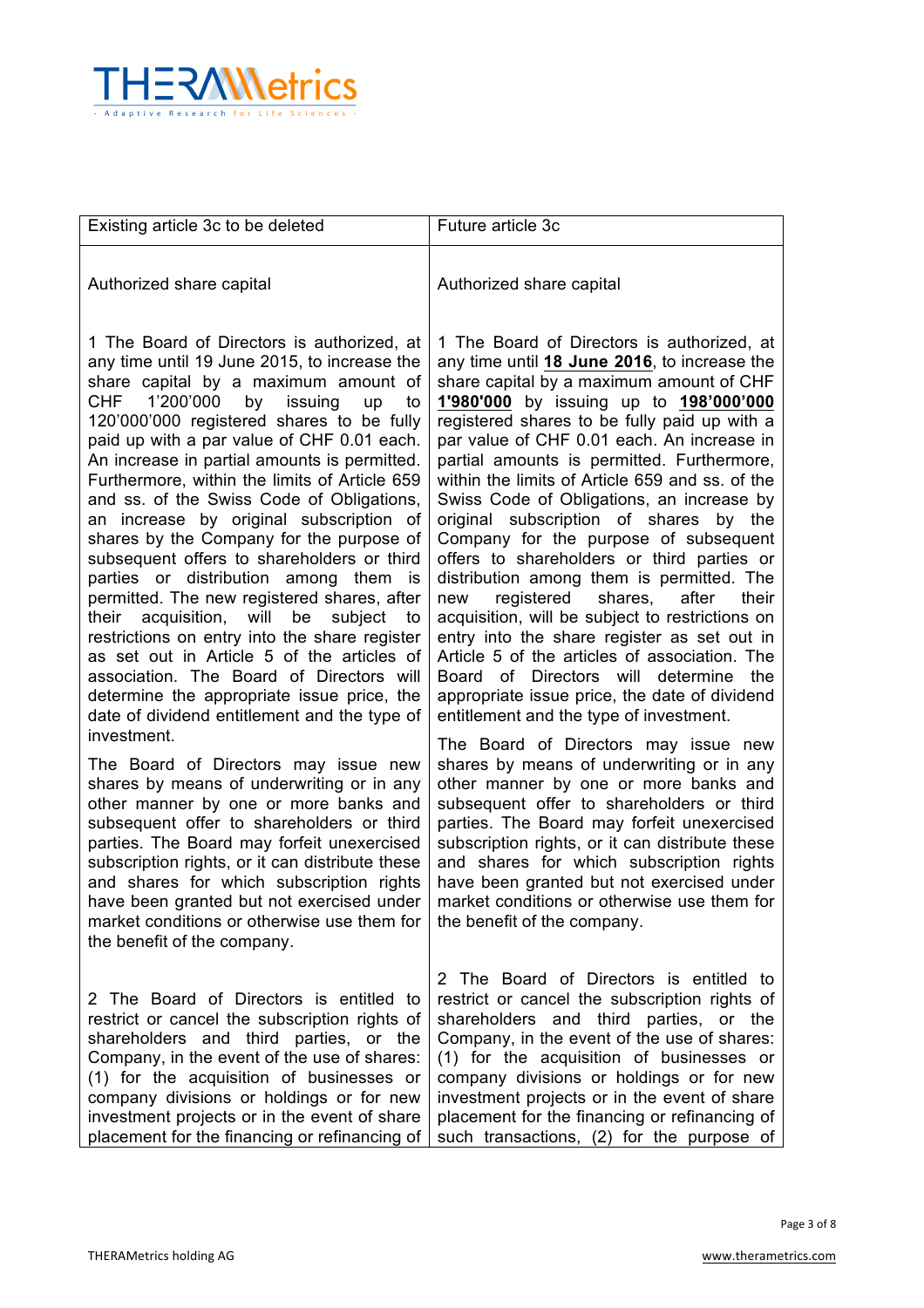

such transactions, (2) for the purpose of expanding the shareholder base by individuals or legal entities having a direct or indirect association with the diseases (especially as patients or as relatives and friends of patients) or who are professionally involved either directly or indirectly with the disease (in particular producers of drugs, scientists, research institutions, universities, patient and donation organizations or hospitals), for which the Company or any of its subsidiaries invents, researches, develops, offers or sells new approaches or treatment solutions; (3) for purposes of the participation of strategic partners, or for purposes of expanding the shareholder base in certain investor markets or in the context of the listing, trade licensing or registration of the shares on domestic or foreign stock exchanges, (4) for the participation of employees, members of the Board of Directors and consultants of the Company or its subsidiaries in accordance with one or more regulations adopted by the Board, (5) in connection with an offering of securities in order to cover the green shoe option (surplus allocation option) granted to one or more banks, (6) for raising capital in a fast and flexible manner, which would hardly be achieved without the exclusion of the statutory subscription rights of the existing shareholders, or (7) for other valid grounds in the sense of Article 652b para. 2 Swiss Code of Obligations.

expanding the shareholder base by individuals or legal entities having a direct or indirect association with the diseases (especially as patients or as relatives and friends of patients) or who are professionally involved either directly or indirectly with the disease (in particular producers of drugs, scientists, research institutions, universities, patient and donation organizations or hospitals), for which the Company or any of its subsidiaries invents, researches, develops, offers or sells new approaches or treatment solutions; (3) for purposes of the participation of strategic partners, or for purposes of expanding the shareholder base in certain investor markets or in the context of the listing, trade licensing or registration of the shares on domestic or foreign stock exchanges, (4) for the participation of employees, members of the Board of Directors and consultants of the Company or its subsidiaries in accordance with one or more regulations adopted by the Board, (5) in connection with an offering of securities in order to cover the green shoe option (surplus allocation option) granted to one or more banks, (6) for raising capital in a fast and flexible manner, which would hardly be achieved without the exclusion of the statutory subscription rights of the existing shareholders, or (7) for other valid grounds in the sense of Article 652b para. 2 Swiss Code of Obligations.

## **6. Creation of a new conditional share capital**

The Company shall have the opportunity to reward its members of the Board of Directors and the Management of the Company and of its subsidiaries/group companies by awarding option rights to them. For this reason and in order to strengthen the relation between the Company, respectively the Group, and its Directors and Managers, the Board of Directors intends to implement a new Equity Awards Program (with regard to the principles for the allocation of options rights see agenda item 7).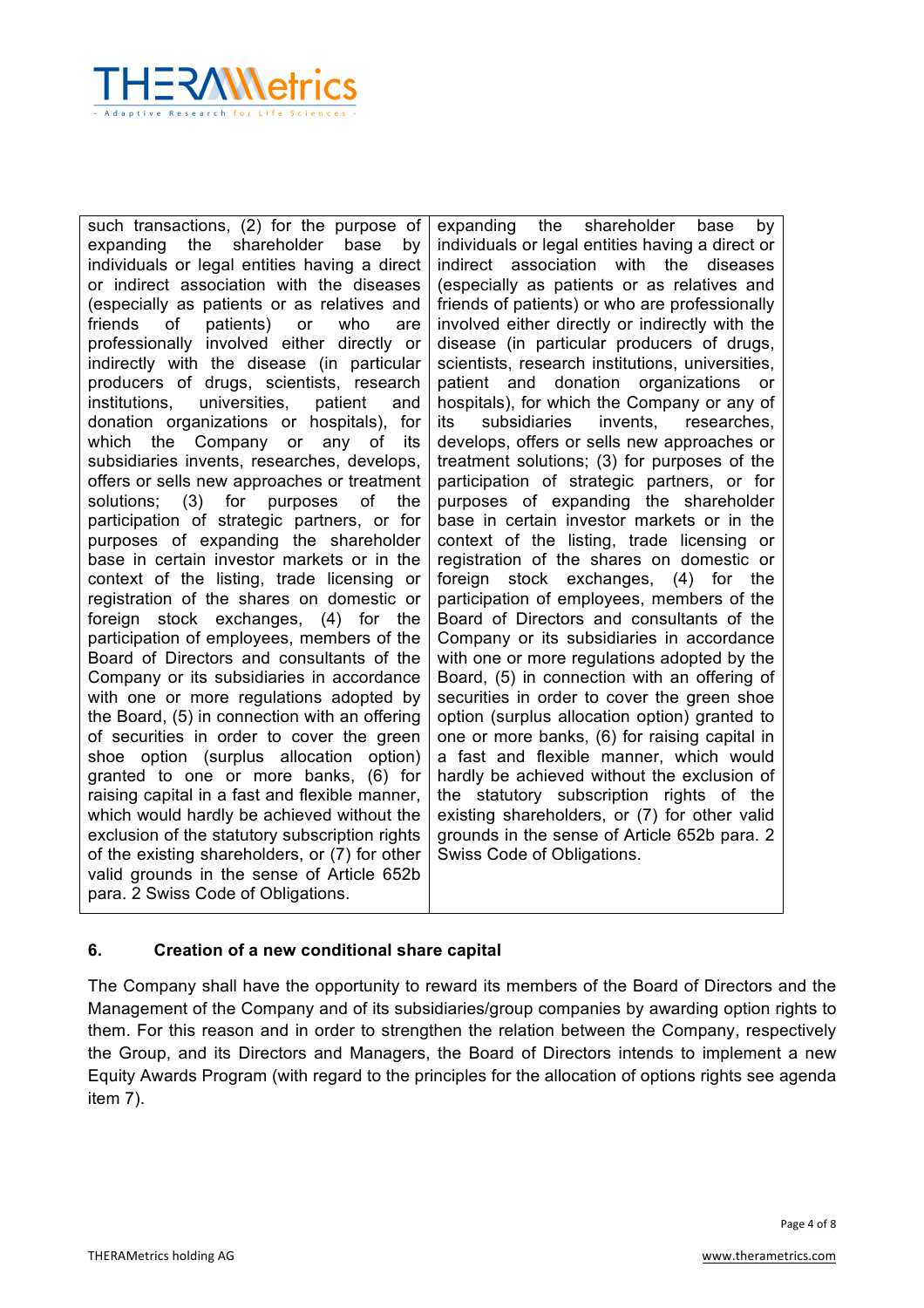

In connection with the intended award of option rights described above, the Board of Directors proposes the creation of a new conditional share capital in the amount up to CHF 250'000 by issuing up to 25'000'000 registered shares to be fully paid up with a par value of CHF 0.01 each and to entitle the Board of Directors to execute this capital increase at its own discretion and to implement a new article 3d in the articles of association which reads as follows:

#### New article 3d

### **Conditional Capital II**

### **Article 3d**

The share capital of the Company may be increased by the issuance of up to 25'000'000 registered shares to be fully paid up, each with a par value of CHF 0.01 to the nominal value of CHF 250'000 through the exercising of options granted to members of the Board of Directors and the Management of the Company and its subsidiaries and/or Group companies. Rights of pre-emption and subscription rights of shareholders are ruled out. Option rights for members of the Board of Directors and the Management are issued by the Company. The Company shall issue the option rights to the Board of Directors and the Management. The terms and conditions of the options, such as the issue price of the shares, date of dividend entitlement and type of contribution shall be set out the regulations and or stock option plans. The acquisition of registered shares through the exercising of option rights and the subsequent transfer of registered shares will be subject to the registration restrictions of Article 5 of the articles of association.

## **7. Introduction of principles for the award of option rights to Board and Management**

Pursuant to the Ordinance against Excessive Compensation with respect to Listed Stock Corporations ("OaEC"), which has come into force on 1 January 2014, the basic principles concerning the award of equity securities, conversion and option rights to members of the Board of Directors, the executive management and the advisory board must be addressed in the articles of association in order to be effective.

Therefore, the Board of Directors proposes to introduce a new article 19a in the articles of association which reads as follows: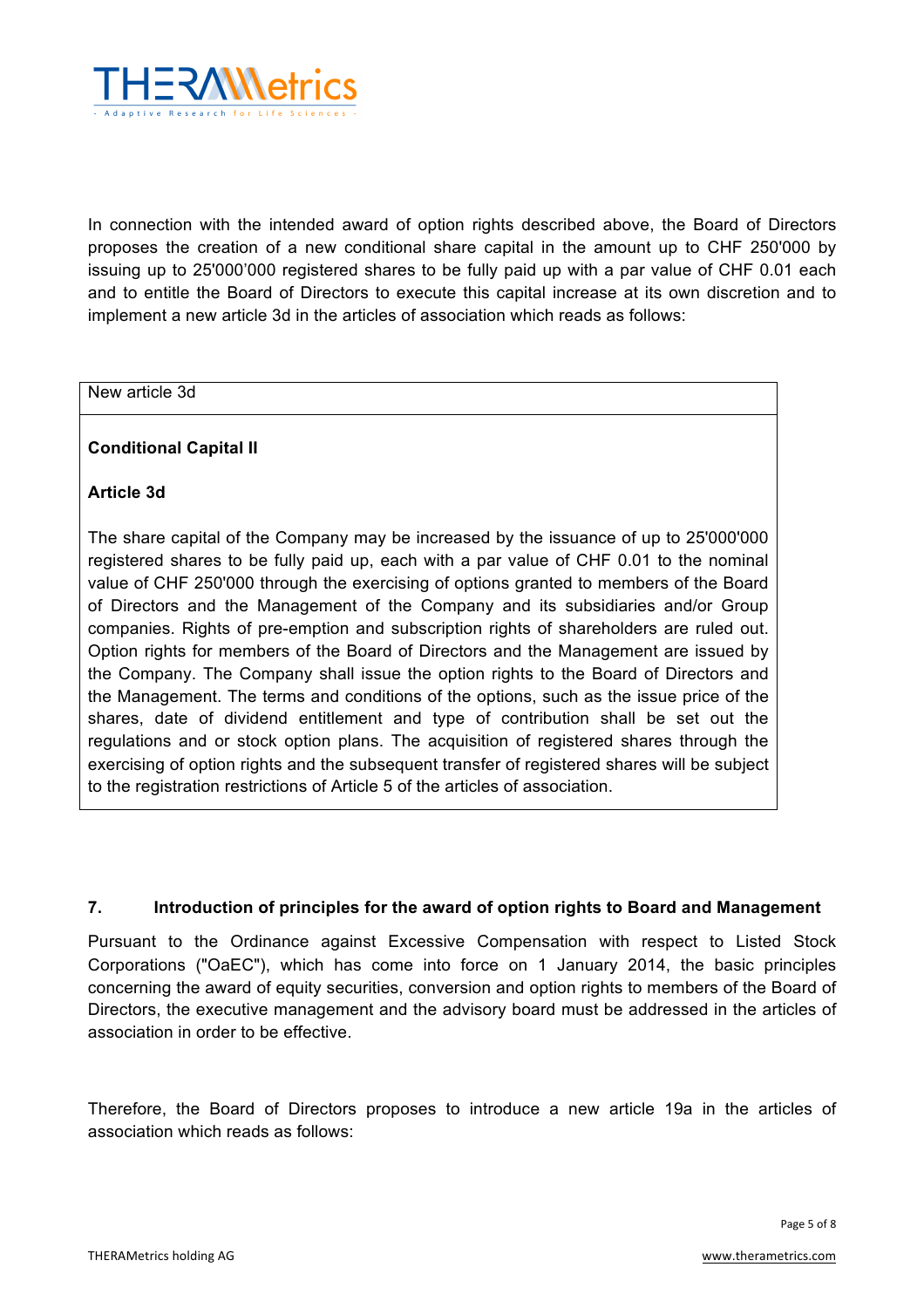

#### New article 19a

## **Basic Principles regarding the award of option rights**

## **Article 19a**

1 The Board of Directors or the Compensation Committee is free to determine at its own discretion to award option rights to the members of the Board of Directors or the Management of the Company and of its subsidiaries/Group companies. Thereby the Board of Directors shall establish respective procedures, or awards programs respectively, in accordance with the rules set out paragraph 2 of this Article.

2 The award of option rights by the Board of Directors or the Compensation Committee shall be made pursuant to the following principles which shall be set out in the corresponding procedures or awards programs: (1) Option rights shall only be awarded to members of the Board of Directors and the Management who are still in charge or employed respectively; (2) Option rights shall be allocated on an individual basis; (3) The option price or the principles for the determination of the option price shall be set out, whereby options may be granted free of charge; (4) The exercise price or the principles for the determination of the exercise price shall be set out, whereby the exercise price shall at least be equal to the nominal value of the shares; (5) Exercise shall be subject to a vesting period of at least six months; (6) Vested option rights shall be exercised within 3 years of the grant date. Unexercised option rights shall lapse without compensation; (7) The Board of Directors or the Compensation Committee shall determine more detailed terms and requirements, including any acceleration, curtailing or waiving of the vesting period in specific circumstances such as a change of control, as well as any clawback mechanisms.

#### **8. Elections**

#### **8.1 Board of Directors**

- a) The Board of Directors proposes to re-elect Raffaele Petrone to the Board of Directors of the Company for a term of office until the end of the next annual general meeting;
- b) The Board of Directors proposes to re-elect Michael Keller to the Board of Directors of the Company for a term of office until the end of the next annual general meeting;
- c) The Board of Directors proposes to re-elect Robert Edward Patterson to the Board of Directors of the Company for a term of office until the end of the next annual general meeting;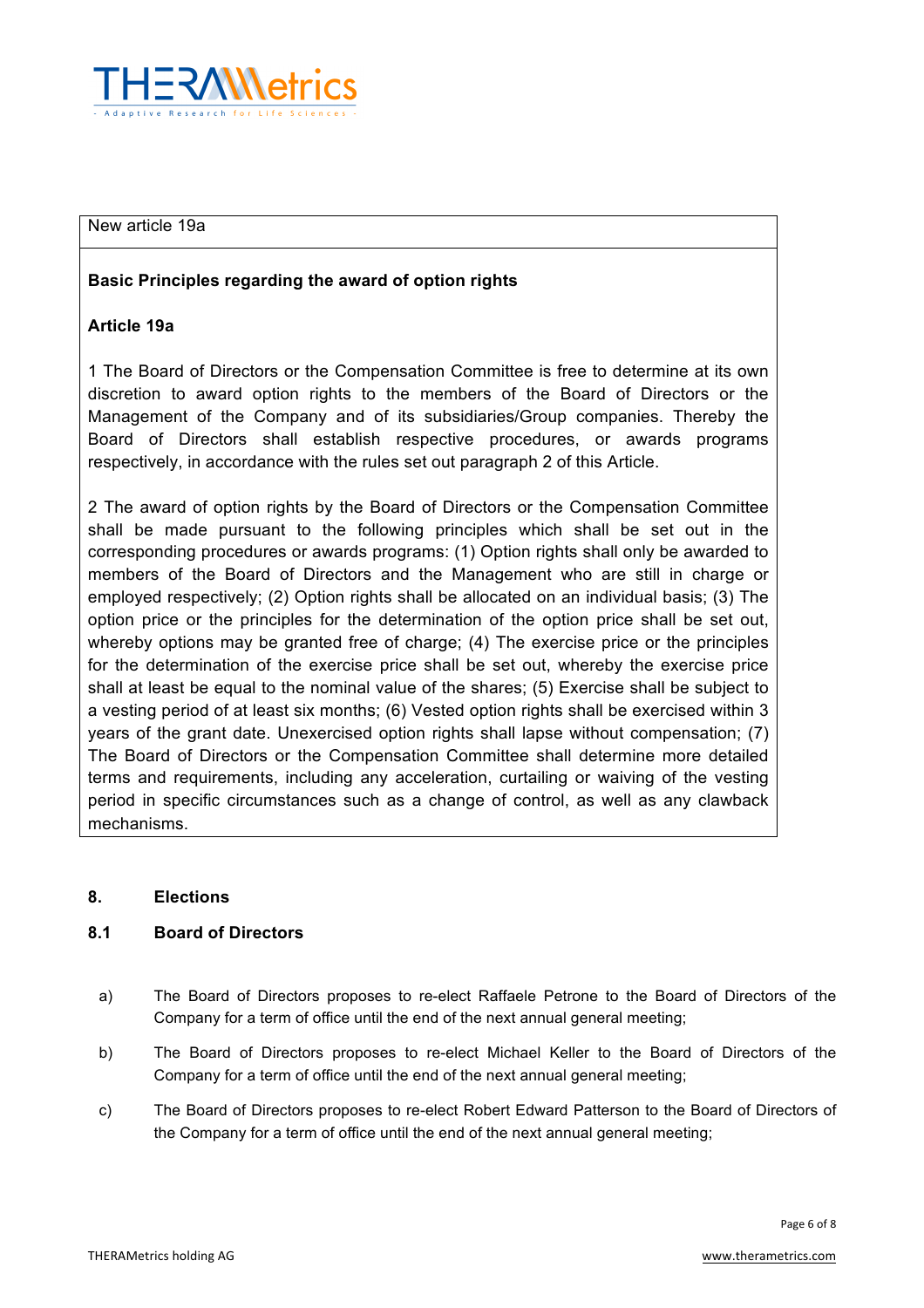

- d) The Board of Directors proposes to elect Gabriele Albera to the Board of Directors of the Company for a term of office until the end of the next annual general meeting;
- e) The Board of Directors proposes to elect Claudio Palladini to the Board of Directors of the Company for a term of office until the end of the next annual general meeting.

## **8.2 Chairman of the Board of Directors**

The Board of Directors proposes to re-elect Raffaele Petrone as Chairman of the Board of Directors of the Company for a term of office until the end of the next annual general meeting.

### **8.3 Compensation Committee**

- a) The Board of Directors proposes to elect Robert Edward Patterson to the Compensation Committee of the Company for a term of office until the end of the next annual general meeting;
- b) The Board of Directors proposes to elect Claudio Palladini to the Compensation Committee of the Company for a term of office until the end of the next annual general meeting;

#### **8.4 Independent Proxy Holder**

The Board of Directors proposes to elect Gilles Benedick as independent proxy holder of the Company for a term of office until the end of the next annual general meeting.

#### **8.5 Auditors**

The Board of Directors proposes to re-elect Ernst & Young AG, Basel, as auditors of the Company for a term of office until the end of the next annual general meeting.

## **Organisational matters**

The annual report 2013 including the consolidated and statutory financial statements for the year 2013 as well as the auditors' reports (each of them in English language only) are available as of now for inspection at the headquarter of the Company. A copy of the annual report will be mailed to any shareholder upon request. The enclosed registration form may be used for ordering. A PDFcopy of the annual report for 2013 is also available on the website of the Company under http://www.THERAMetrics.com/investor/investors/key-information.